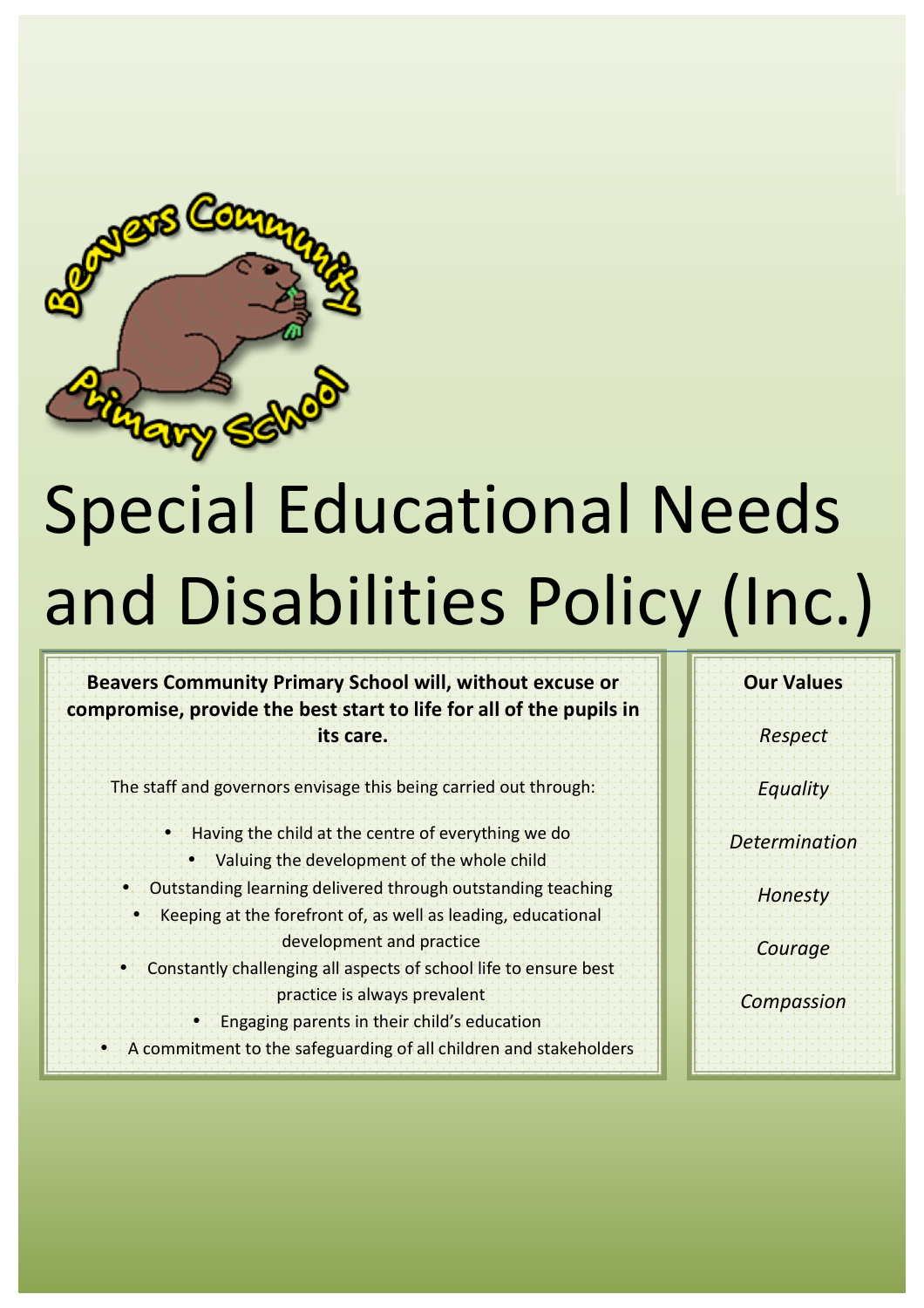

# *Introduction*

This document is a statement of the aims and principles for Special Educational Needs and Disabilities (SEND) at Beavers Community Primary School.

| <b>Approved by GB</b>         | Next Approval by GB (within 4 years) | <b>Next Review</b> (within 1 year of last |
|-------------------------------|--------------------------------------|-------------------------------------------|
|                               | of last approval, unless significant | review)                                   |
|                               | changes)                             |                                           |
| 9 <sup>th</sup> February 2017 | <b>Spring 1 2021</b>                 | <b>Spring 1 2018</b>                      |

This policy forms part of the School Inclusion Policy, which recognises the entitlement of all pupils to a balanced, broadly based curriculum. The SEND policy reinforces the need for teaching that is fully inclusive. The Governing Body will ensure that appropriate provision will be made for all pupils with SEND.

Beavers Community Primary School is an equal opportunities school and SEND practises should be carried out in line with our equal opportunities policy. All pupils within school will have the same opportunity to realise their potential regardless of gender, ability, ethnicity, religion, language, class and physical ability. Some key points are:

- Equality of opportunity is a cross-curricular issue; opportunities are identified and utilised in each curriculum area or topic.
- The language and learning needs of bilingual pupils are acknowledged in all subject areas.
- The use of assessment contributes to a positive understanding of race, gender, disability, equality, ethnic and cultural diversity.
- Children should work in a variety of different groupings depending on a particular activity. They work individually, in pairs or in groups (e.g. same ability, mixed ability, single sex, friendship, role model etc.).
- We offer activities of a non-stereotypical nature.
- Children have opportunities to share cultural and other experiences in the classroom.

Beavers Community Primary School is a Rights Respecting School and therefore this policy for Special Educational Needs and Disabilities is based on Children's Rights with the responsibility of all named parties to ensure that these rights are inviolate.

Beavers Community Primary School is a school that holds values central to all of its work and therefore this policy must be applied in line with the school's values system.

This policy is integral with the Inclusion Policy Statement and Behaviour Management Policy.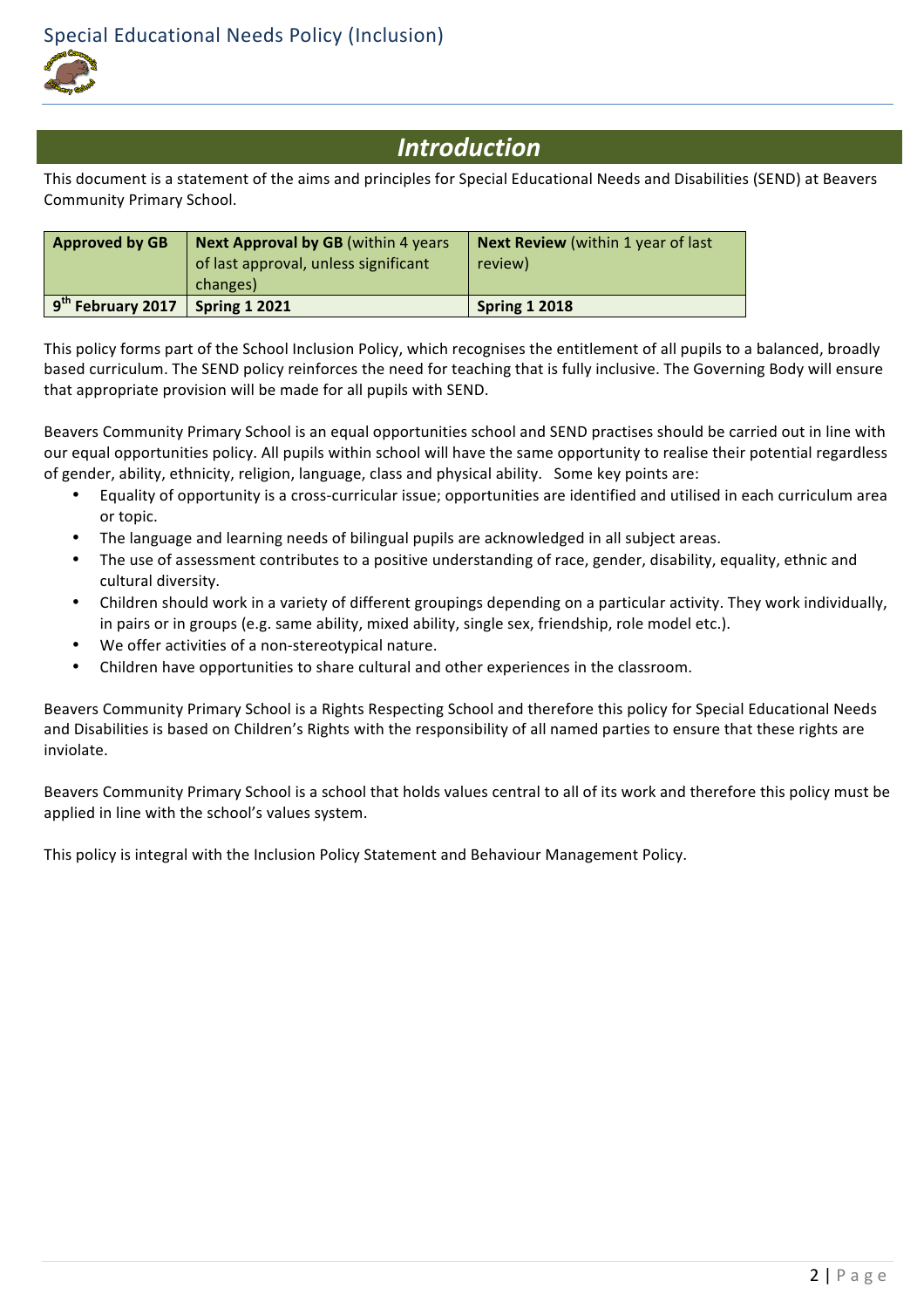# *Aims\*and\*Principles\*of\*Special\*Educational\*Needs*

# **DEFINITION'OF'SPECIAL'EDUCATIONAL'NEEDS**

SEND is an acronym for Special Educational Needs and disabilities. A child has special educational needs if he or she has learning difficulties that call for special educational provision to be made. We recognise that many pupils will have special needs at some time during their school life. In implementing this policy, we believe pupils will be helped to overcome their difficulties.

The SEND policy has close links with the Inclusion, equal opportunity policy and schemes, behaviour and anti-bullying policies and is included in the schools Teaching and Learning policy and all other curriculum policies.

# THE SEND AIMS OF THE SCHOOL

- To ensure the identification of all pupils requiring SEND provision is as early as possible in their school career.
- To ensure that parents of SEND pupils are kept fully informed of their child's progress and attainment.
- To ensure that SEND pupils are involved, where practicable, in decisions affecting their future SEND provision.
- To ensure that all pupils have access to a broad and balanced curriculum.
- To ensure that all learners make the best possible progress.
- To provide a differentiated curriculum appropriate to the individual's needs and ability.
- To ensure that SEND pupils take as full a part as possible in all school activities.
- To promote effective partnerships and involve outside agencies when and where appropriate.

#### A child has learning difficulties if he or she:

- a) Has a significantly greater difficulty in learning than the majority of children of the same age
- b) Has a disability which prevents or hinders the child from making use of educational facilities of a kind provided for children of the same age in other schools within the LA
- c) Is under compulsory school age, and falls within the definition of a) or b) above or would do so if special educational provision was not made for the child

#### **Special'education'provision'means:'**

- For a child over two, educational provision which is additional to, or different from, the educational provision made generally for children of the same age in maintained schools, (other than special schools) in the area
- For a child under two, educational provision of any kind

Beavers Community Primary School knows and believes children must not be regarded as having learning difficulties solely because their language, or form of the home language, is different from that in which they are taught. Beavers Community Primary School will have due regard for the SEND Code of Practice when carrying out our duties towards all pupils with SEND, and ensure that parents are notified when SEND provision is being made for their child.

#### *Roles\*and\*Responsibilities*

The SEND team of the school is:

**Assistant Headteacher for Inclusion: Luke Lording SEND Coordinator (SENDCO):** Mrs Hannah Hunter **Assistant SENDCO: Miss Claudette Stoffberg SEND Teacher: Ros Wickham 1:1 SEND Teaching Assistants Speech and Language Therapist: Bhavna Acharya SEND Governor: Miss Helena Wąs**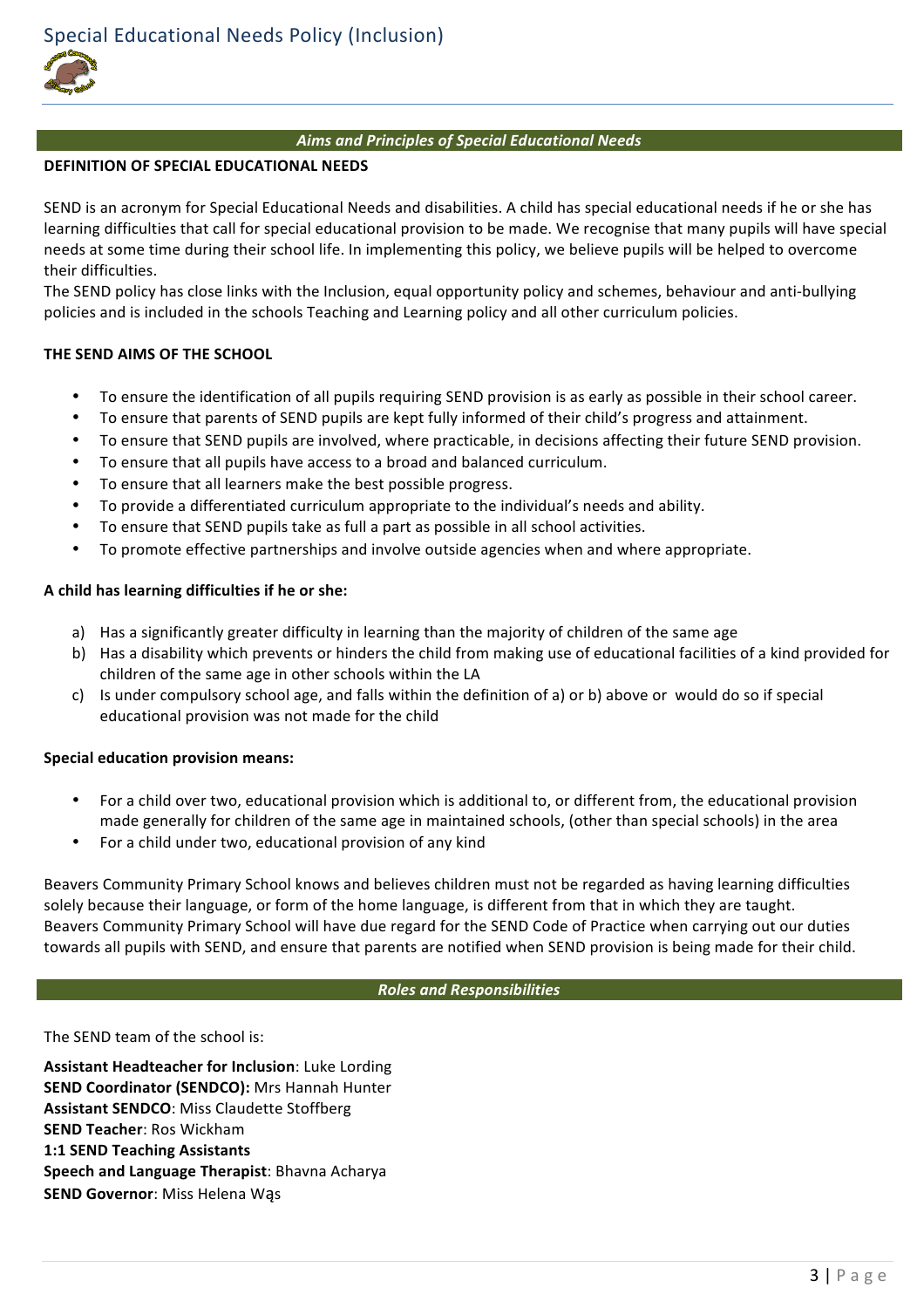

# THE ROLE OF THE SENDCO

The SENDCO plays a crucial role in the school's SEND provision. This involves working with the head teacher and Governing Body to determine the strategic development of the policy. Other responsibilities include:

- Overseeing the day-to-day operation of the policy.
- Ensuring and encouraging all staff are following the schools SEND policy and procedures.
- Fostering good practice throughout the school with reference to the code of practice.
- Co-ordinating the provision for pupils with SEND.
- Liaising with and giving advice to fellow teachers.
- Creating an annual audit of children with SEND and mapping provision.
- Updating SEND list termly.
- Managing the SEND resources for pupils and staff information.
- Overseeing pupils' records.
- Liaising with parents.
- Making a contribution to INSET.
- Liaising with external agencies, LA support services, Health and Social Services, and voluntary bodies.

For effective co-ordination staff must be aware of:

- The roles of the participants
- The procedures to be followed
- The responsibility all teachers have in making provision for SEND pupils
- The commitment required by staff to keep the SENDCO well informed about pupils' progress
- Mechanisms that exist to allow teachers access to information about SEND pupils
- What exactly constitutes a 'level of concern' and at which point SEND is initiated
- Mechanisms that exist to alert the SENDCO to such 'levels of concern'
- The procedure by which parents are informed of this concern and the subsequent SEND provision
- Additionally, parents must be given clear guidance to the means by which they can contribute to co-ordination, and how they can provide additional information when and if required.

# **THE ROLE OF THE GOVERNING BODY**

The Governing Body's responsibilities to pupils with SEND include:

- Ensuring that provision of a high standard is made for SEND pupils
- Ensuring that a 'responsible person' is identified to inform other staff about all areas of SEND and all those involved with teaching and supporting Statemented/EHCP pupils.
- Ensuring that SEND pupils are fully involved in school activities
- Having regard to the Code of Practice when carrying out these responsibilities
- Being fully involved in developing, monitoring and subsequently reviewing SEND policy
- Reporting annually to parents on the school's SEND Policy including the allocation of resources from the school's devolved/delegated budget

# **THE'ROLE'OF'THE CLASS'TEACHER**

The Code of Practice clearly acknowledges the importance allocated to the teacher, whose responsibilities include:

- Being aware of the school's procedures for the identification and assessment of, and subsequent provision for, SEND pupils
- Collaborating with the SENDCO to decide the action required to assist the pupil to progress
- Working with the SENDCO to collect all available information on the pupil
- Working with SEND pupils on a daily basis to deliver their targets within differentiated planning
- Developing constructive relationships with parents
- Being involved in the development of the school's SEN policy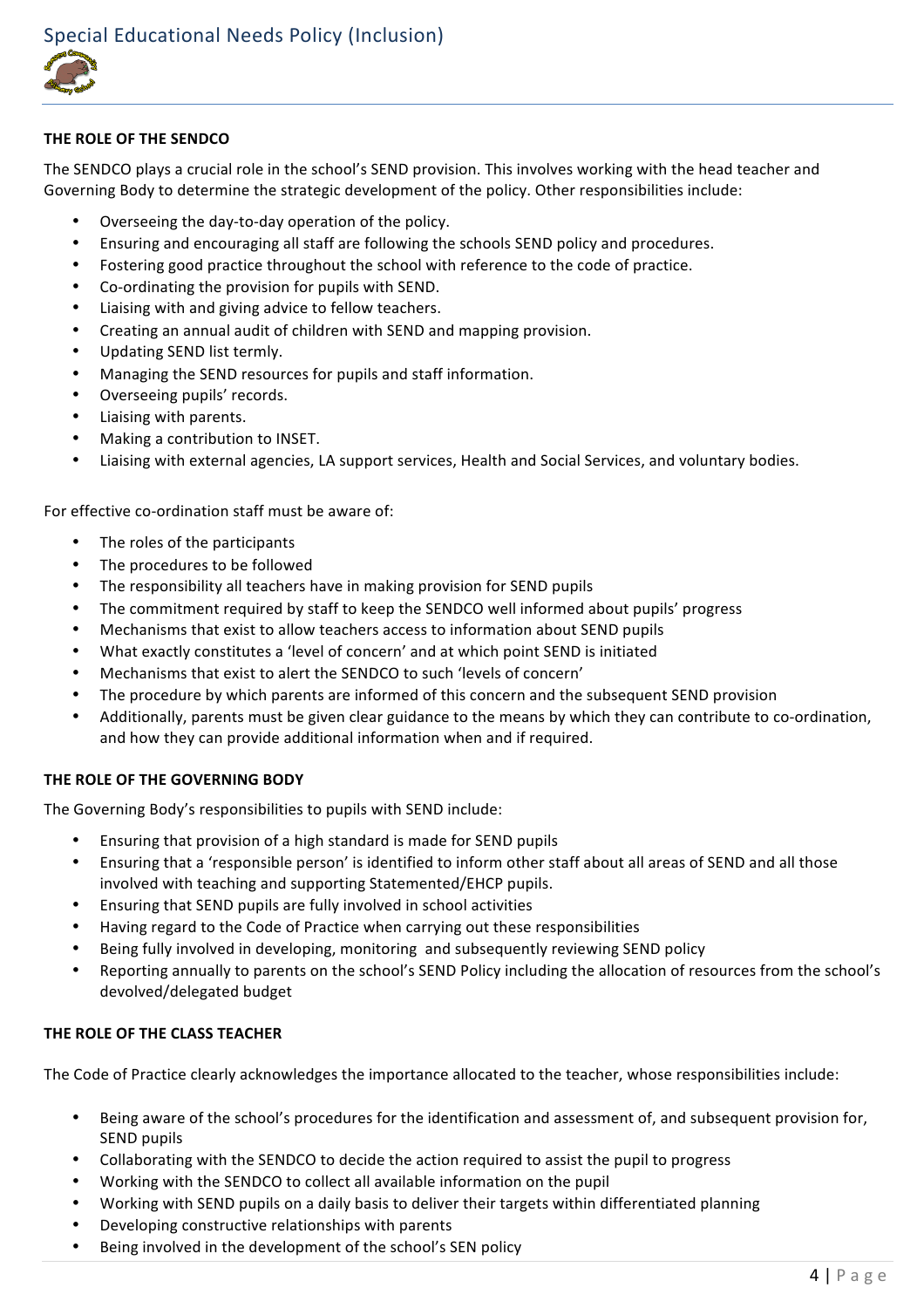

# THE ROLE OF THE ASSISTANT HEADTEACHER FOR INCLUSION

The head teacher's responsibilities include:

- The day-to-day management of all aspects of the school including the SEND provision
- Keeping the Governing Body well informed about SEND within the school
- Working closely with the SENDCO/SEND team
- Ensuring that the school has clear and flexible strategies for working with parents, and that these strategies encourage involvement in their child's education

# *Identification\*and\*Provision*

# **SPECIAL'EDUCATIONAL'NEEDS'AND'DISABILITIES**

The new Code does not assume that there are hard and fast categories of special educational need, but recognises those children's needs and requirements fall into four broad areas.

- Communication and interaction
- Cognition and Learning
- Emotional, Social and Mental Health
- Sensory and/or physical

The SEND Code of Practice makes it clear that

#### **'All'teachers'are'teachers'of'pupils'with'special'educational'needs and'disabilities.'**

All teachers are responsible for identifying pupils with SEND and, in collaboration with the SENDCO, will ensure that those pupils requiring different or additional support are identified at an early stage. Assessment is the process by which pupils with SEND can be identified. Whether or not a pupil is making adequate progress is seen as a significant factor in considering the need for SEND provision.

# **EARLY'IDENTIFICATION**

Early identification of pupils with SEND is a priority. The school will use appropriate screening and assessment tools, and ascertain pupil progress through:

- Evidence obtained by teacher observation/assessment.
- Pupil progress in relation to objectives in the English and Mathematics policies.
- Standardised screening or assessment tools.
- Evidence/observations from parents.
- Pupils' performance in Early Years against the ages and stages guidelines and the Early Years Profile.

*Reference to assessment tools used would be appropriate here, such as:* 

- *Screening'/diagnostic'tests'*
- •*Reading'and'spelling'tests*
- NFER non-verbal reasoning tests
- •*Information from outside agencies e.g. Behaviour Support, Learning Support'and'Educational'Psychologist'*
- •*Reports'or'observations*
- •*Records'from'previous'schools,'etc.*
- •*Information'from'parents*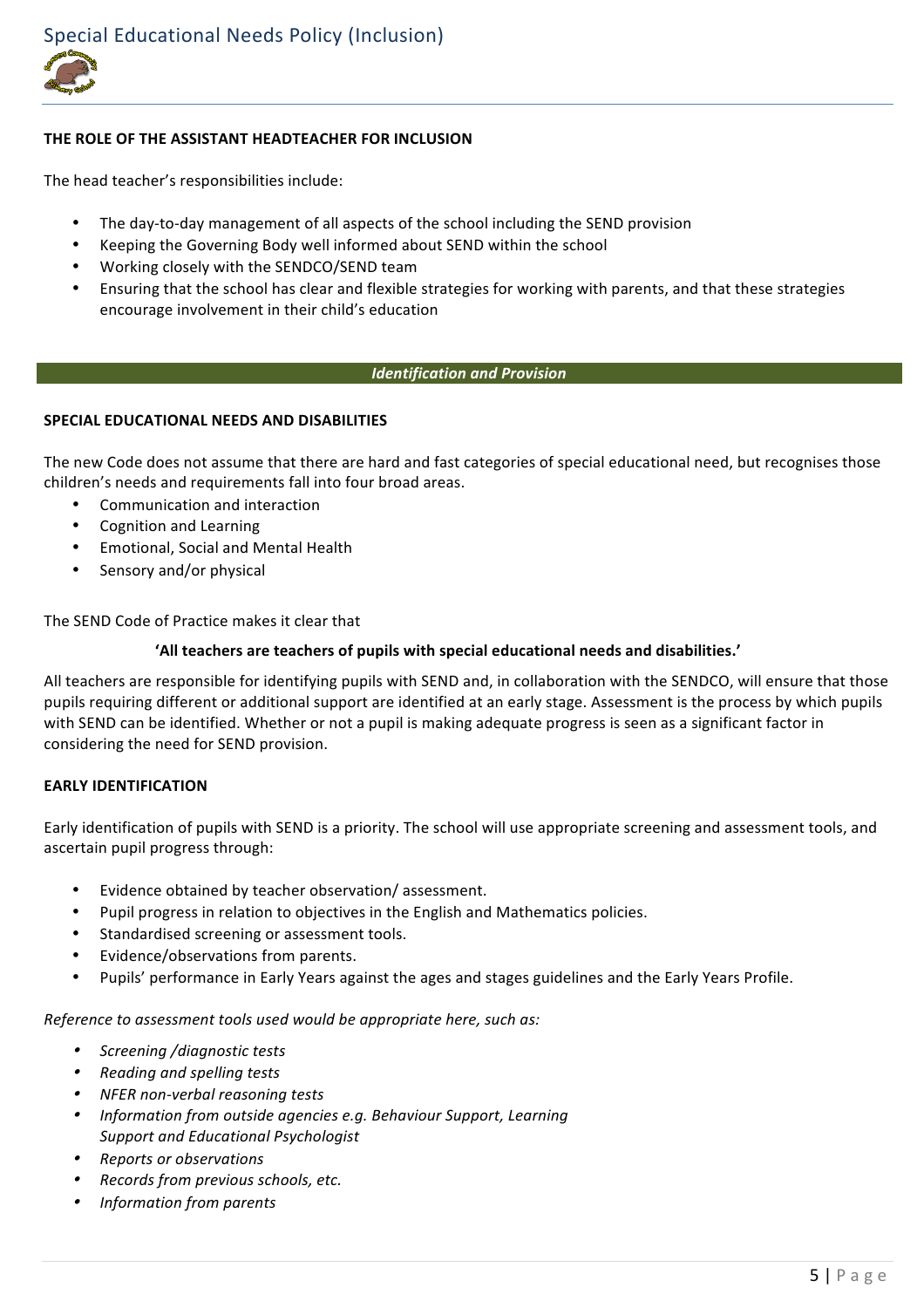

#### **SEND PROVISION'**

On entry to the school each child's attainment will be assessed. This will help to inform the school of a child's aptitudes, abilities, and attainments, and will be used to improve continuity in learning when (see assessment policy). The records provided help the school to design appropriate differentiated learning programmes. For pupils with identified SEND the SENDCO/Class teacher will use the records to:

- Provide starting points for an appropriate curriculum
- Identify the need for support within the class
- Assess learning difficulties
- Ensure on-going observations/assessments provide regular feedback on achievements/ experiences, for planning next steps in learning
- Involve parents in a joint home-school learning approach

# **THE RANGE OF PROVISION**

The main methods of provision made by the school are:

- Full-time education in classes, with additional help and support by class teacher/subject teachers through a differentiated curriculum
- Periods of withdrawal to work with a support teacher or intervention work for English and Mathematics
- In-class support with adult assistance
- Support from specialists within class or as part of a withdrawal programme e.g. Behaviour support service, Learning Support Service or Speech and Language.

# **NATURE'OF'INTERVENTION**

The SENDCO in collaboration with the class teacher will decide the action required to help the pupil progress. Based on the results of previous assessments, the actions might be:

- Deployment of extra staff to work with the pupil
- Provision of alternative learning materials/ special equipment
- Group support
- Provision of additional adult time in devising interventions and monitoring their effectiveness
- Staff development/training to undertake more effective strategies
- Access to LEA support services for advice on strategies, equipment or staff training

**SEND** is characterised by a sustained level of support and, where appropriate, the involvement of external services. Placement of a pupil at this level will be made by the SENDCO after full consultation with parents at a SEND meeting. External support services if appropriate will advise on targets and provide specialist inputs to the support process.

**SEND** intervention will usually be triggered through continued concern, supplemented by evidence that, despite receiving differentiated teaching and a sustained level of support, a pupil:

- Still makes little or no progress in specific areas over a long period
- Continues to work at levels considerably lower than expected for a child of similar age
- Continues to experience difficulty in developing literacy/numeracy skills
- Has emotional/behavioural problems that often substantially impede own learning or that of the group, and this may be despite having an individualised behavioural management programme.
- Has sensory or physical needs requiring additional specialist equipment or visits/advice from specialists.
- Has communication or interaction problems that impede the development of social relationships, thus presenting barriers to learning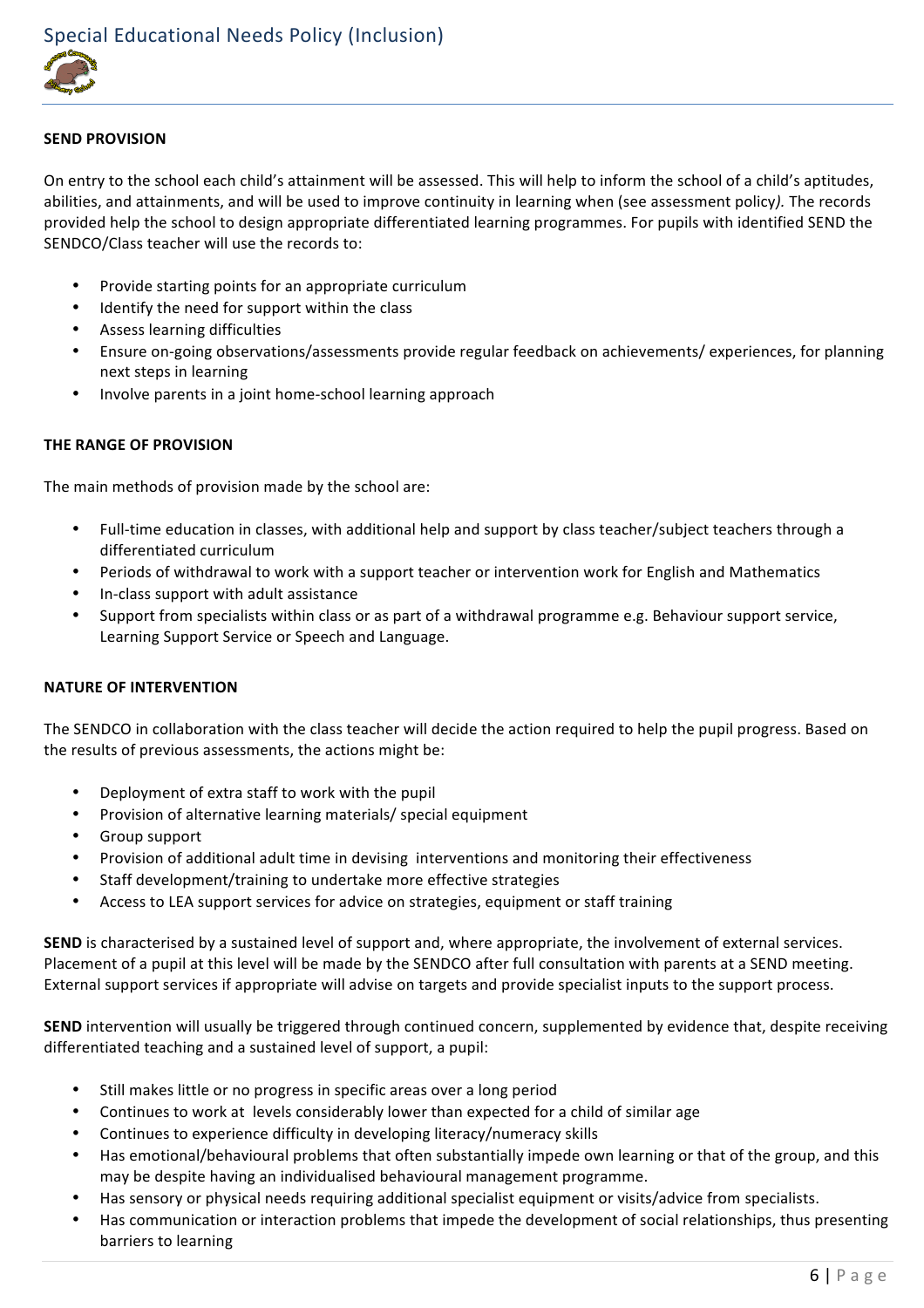

Special Educational Needs Policy (Inclusion)

External support services will require access to pupils' records in order to understand the strategies employed to date, and the targets set and achieved. The specialist may be asked to provide further assessments and advice, and possibly work directly with the pupil. Parental consent will be sought for any additional information required. **Curriculum'Access'and'Inclusion**

Beavers Community Primary School strives to be an inclusive school, engendering a sense of community and belonging through its:

- Inclusive ethos
- Broad and balanced curriculum for all pupils
- Systems for early identification of barriers to learning and participation
- High expectations and suitable targets for all children

At Beavers Community Primary School we have adopted a whole- school approach to SEND policy and practice. Pupils identified as having SEND are, as far as is practicable, fully integrated into mainstream classes. Every effort is made to ensure that they have full access to the curriculum and are integrated into all aspects of the school.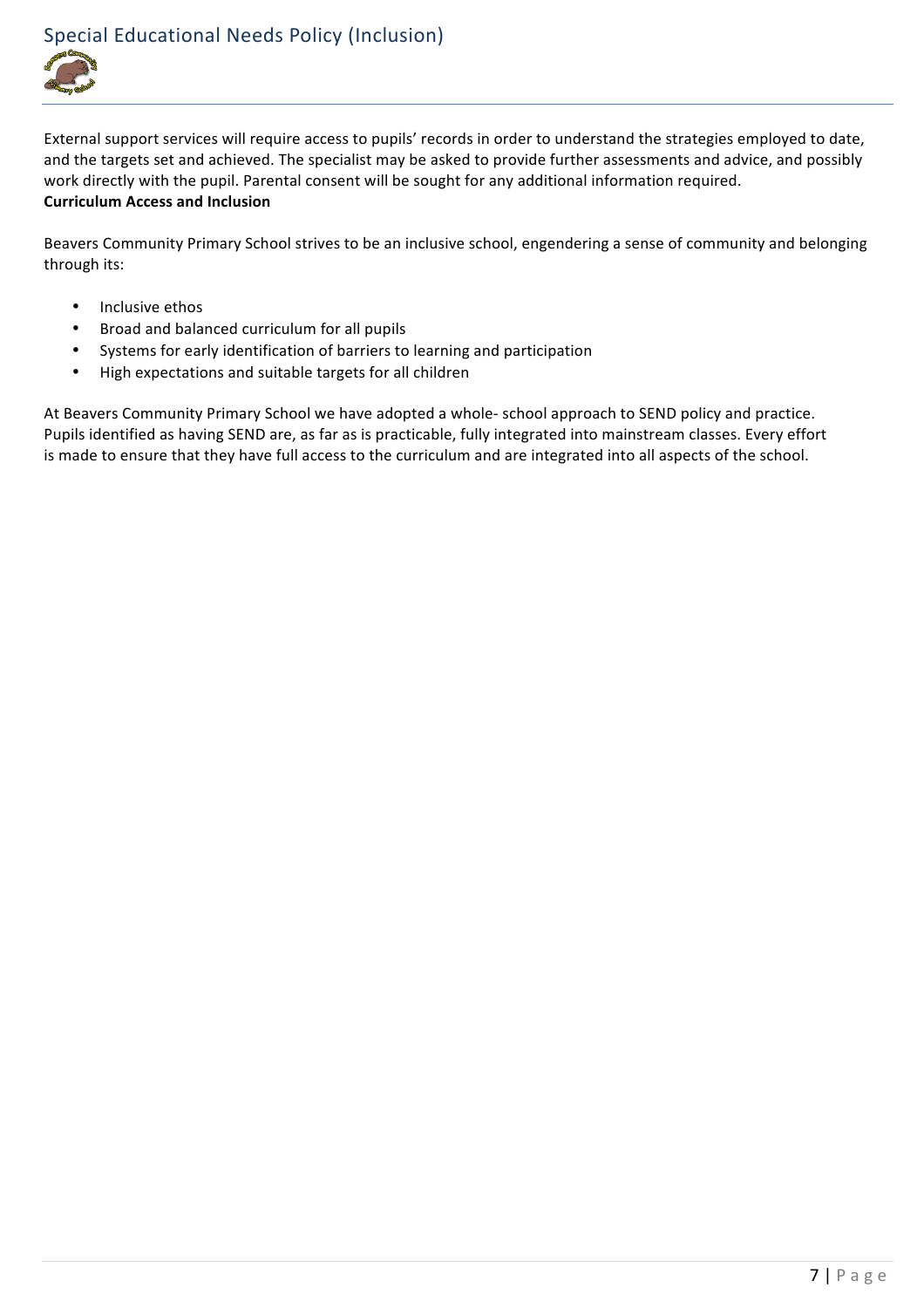#### *Statutory\*Assessment\*and\*Educational\*Health\*Care\*Plans*

#### **REQUEST FOR STATUTORY ASSESSMENT**

The school will request a Statutory Assessment from the LA when, despite an individualised programme of sustained intervention within SEND, the child remains a significant cause for concern. A Statutory Assessment might also be requested by a parent or outside agency. The school will have the following information available:

- The action followed with respect to SEND
- Records and outcomes of regular reviews undertaken
- Information on the pupil's health and relevant medical history
- English and Mathematics attainment
- Other relevant assessments from specialists such as support teachers and educational psychologists
- The views of parents
- Where possible, the views of the child
- Children's services reports
- Any other involvement by professionals

An Education Health Care plan will normally be provided where, after a Statutory Assessment, the LA considers the child requires provision beyond what the school can offer. However, the school recognises that a request for a Statutory Assessment does not inevitably lead to an Education Health Care Plan.

An Education Health Care Plan will include details of outcomes for the child. These are used to develop targets that are:

- Matched to the longer-term objectives set in the Plan
- Of shorter term
- Established through parental/pupil consultation
- Implemented in the classroom
- Delivered by the class teacher with appropriate additional support where specified

#### **REVIEWS'of'Education'Health'Care'Plans**

Education Health Care Plans must be reviewed annually. The LA will inform the Headteacher at the beginning of each school year of the pupils requiring reviews. The SENDCO will organise these reviews and invite:

- The child's parent
- The child if appropriate
- The relevant teacher
- The SENDCO
- A representative of the LA
- Any other person the LA considers appropriate
- Any other person the Headteacher considers appropriate

The aim of the review will be to:

- Assess the pupil's progress in relation to their targets
- Review the provision made for the pupil in the context of the curriculum and levels of attainment in basic literacy/numeracy and life skills
- Consider the appropriateness of the existing Education Health Care Plan in relation to the pupil's performance during the year, and whether to cease, continue, or amend it
- Set new targets for the coming year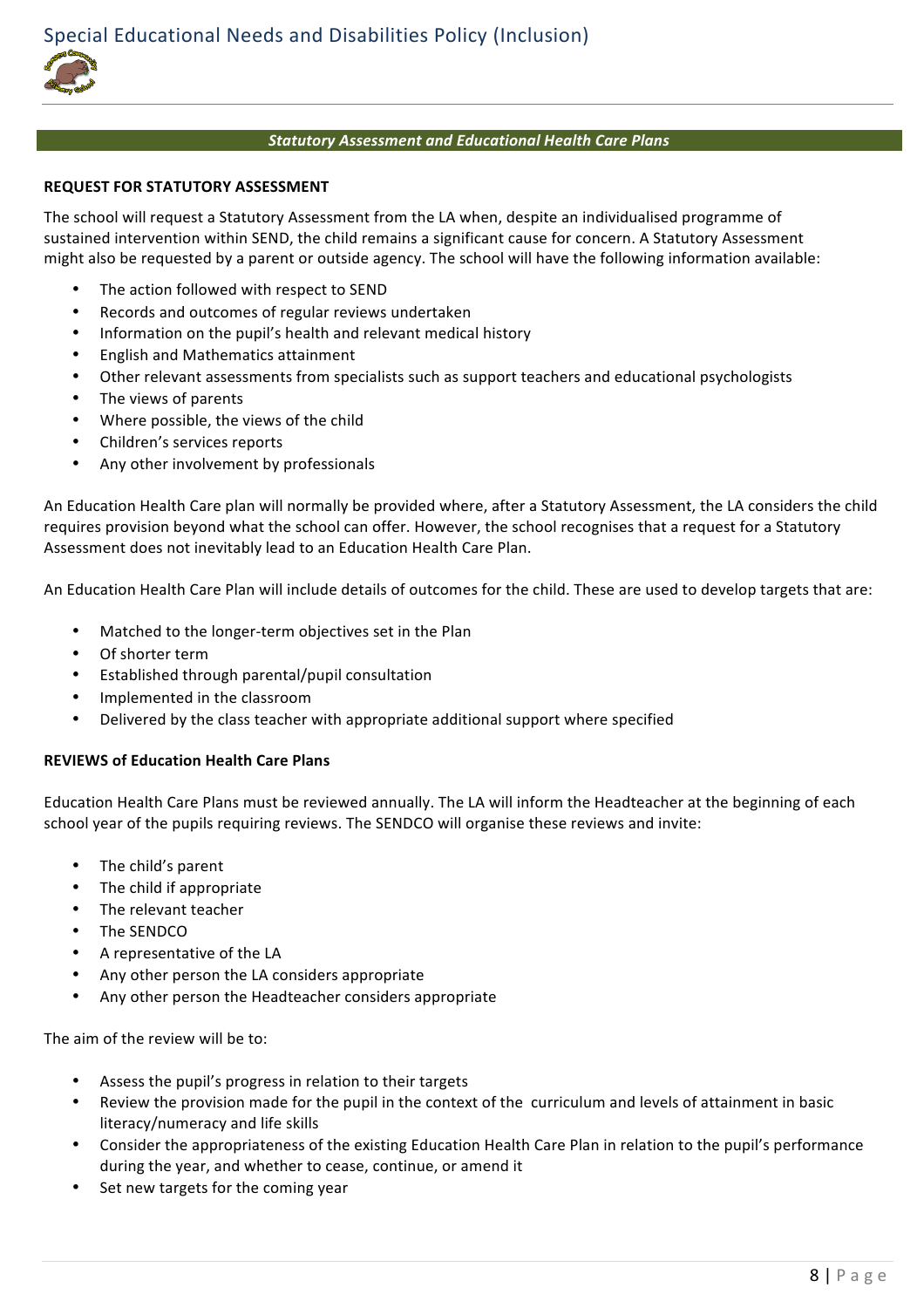Year 5 reviews will indicate the provision required in Secondary school. At Year 6 reviews the SENDCO of the Secondary school will be invited to attend. The Educational Psychologist recommends that transfer arrangements be discussed at the end of Y5, the beginning of Y6. This would enable the receiving school to plan appropriately for the new school year. It also gives parents the opportunity to liaise with Secondary colleagues

With due regard for the time limits set out in the Code, the SENDCO will write a report of the annual review meeting and send it, with any supporting documentation, to the LA. The school recognises the responsibility of the LA in deciding whether to maintain, amend, or cease an Education Health Care.

#### **Partnership'Within'and Beyond the'School**

# **Staff development and appraisal**

All staff are encouraged to attend courses that help them to acquire the skills needed to work with SEND pupils [see training plan]. Part of the SENDCO's role in school-based INSET is to develop awareness of resources and practical teaching procedures for use with SEND pupils. As a routine part of staff development, INSET requirements in SEND will be assessed. The Governing Body will undertake a similar review of training needs. TAs' requirements in supporting pupils' needs will be considered frequently. NQTs and staff new to the school will be given training on the school's SEND policy as part of their induction. The School's INSET needs will be included in the School Improvement Plan

# Links with other agencies, organisations and support services

The school recognises the important contribution that external support services make in assisting to identify, assess, and provide for SEND pupils

When it is considered necessary, colleagues from the following support services will be involved with SEND pupils:

- Educational psychologists
- Medical officers
- Speech and Language therapists
- Hearing impairment services
- Visual impairment services
- Pupil Referral Service (PRU)
- Speech and Language
- Occupational therapy
- **Physiotherapists**

In addition, important links are in place with the following organisations:

- The Local Authority
- Specialist Services
- Learning Support Teachers
- **Behaviour Support Teachers**
- Social Services
- Children's Centre
- PTA
- Other groups or organisations